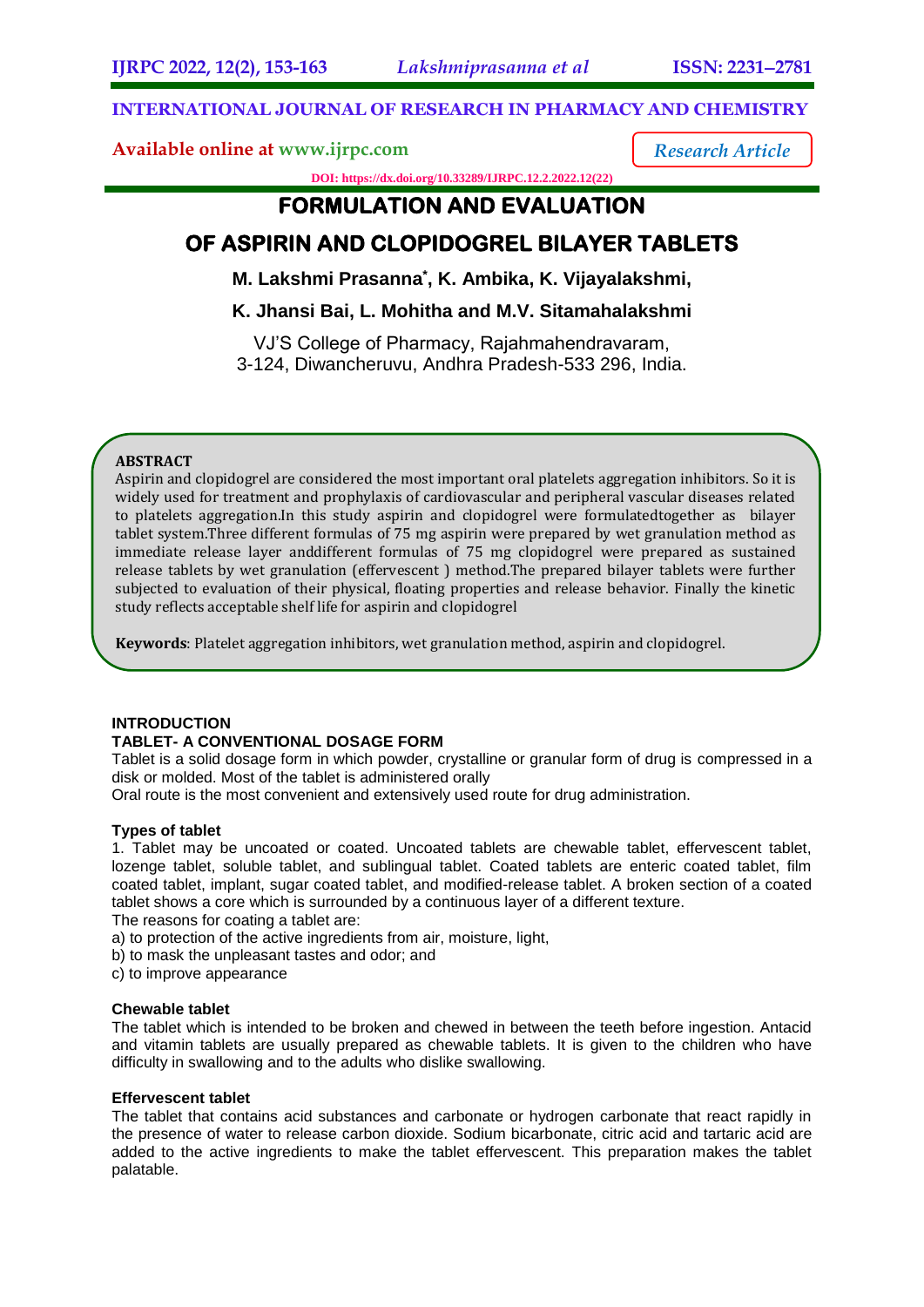# **Lozenge tablet**

The tablet that is intended to produce continuous effect on the mucous membrane of the throat. There is no disintegrating agent. The quality of the binding agent is increased so as to produce slow dissolution. Suitable sweetening (sugar), coloring and flavoring agents must be include in this formulation. Gum is used to give strength and cohesiveness to the lozenge and facilitating slow release of the active ingredient.

### **Soluble tablet**

The tablet that dissolves completely in liquid to produce solution of definite concentration. Mouth wash, gargle, skin lotion, douche; antibiotic, certain vitamins, and aspirin are given in this formulation.

### **Sublingual tablet**

The drug which is destroyed or inactivated within the gastrointestinal tract but can be absorbed through the mucosal tissue of the oral cavity is usually given in this formulation. The tablet is required to be placed below the tongue for the slow release of drug. But for immediate effect some medicaments are formulated in such a way to dissolve within 1 to 2 minutes. Nitroglycerin is prepared in this formulation.

| S.NO | <b>INGREDIENTS</b>    | <b>SUPPLIERS</b>          |
|------|-----------------------|---------------------------|
|      | Aspirin               | Supplied By Pharma Train  |
| 2    | Clopidogrel           | Supplied By Pharma Train  |
| 3    | Crosspovidone         | SD Fine Chemicals, Mumbai |
| 4    | Pregelatanized starch | SD Fine Chemicals, Mumbai |
| 5    | HPMC K 100M           | SD Fine Chemicals, Mumbai |
| 6    | Guar gum              | SD Fine Chemicals, Mumbai |
| 7    | Xanthum gum           | SD Fine Chemicals, Mumbai |
| 8    | <b>MCC</b>            | SD Fine Chemicals, Mumbai |
| 9    | Sodium bicarbonate    | SD Fine Chemicals, Mumbai |
| 10   | Red oxide of Iron     | SD Fine Chemicals, Mumbai |
| 11   | Talc                  | SD Fine Chemicals, Mumbai |
| 12   | Magnesium stearate    | SD Fine Chemicals, Mumbai |

### **Table 1: LIST OF MATERIALS AND SUPPLIERS**

### **Table 2: FORMULATION TABLE CLOPIDOGREL SUSTAINED RELEASE TABLETS**

| Ingredients         | F1     | F <sub>2</sub> | F3                       | F4  | F <sub>5</sub> | F6     | F7  | F8  | F9  |
|---------------------|--------|----------------|--------------------------|-----|----------------|--------|-----|-----|-----|
| Clopidogrel         | 98     | 98             | 98                       | 98  | 98             | 98     | 98  | 98  | 98  |
| HPMC K1000M         | 40     |                | $\overline{\phantom{0}}$ | 60  |                | $\sim$ | 80  |     |     |
| Guar gum            |        | 40             |                          |     | 60             |        |     | 80  |     |
| Xanthum gum         | $\sim$ |                | 40                       |     |                | 60     |     |     |     |
| <b>MCC</b>          | 78     | 78             | 78                       | 58  | 58             | 58     | 38  | 38  | 38  |
| Sodium bicarbonate  | 30     | 30             | 30                       | 30  | 30             | 30     | 30  | 30  | 30  |
| Talc                |        | ⌒              |                          | C   |                | $\sim$ | ົ   |     |     |
| Mg.Stearate         |        |                |                          | ◠   |                | ⌒      | ⌒   |     |     |
| <b>Total weight</b> | 250    | 250            | 250                      | 250 | 250            | 250    | 250 | 250 | 250 |

# **Table 3: ASPIRIN IMMEDIATE RELEASE TABLETS**

| <b>INGREDIENTS</b>           | IR <sub>1</sub> | IR <sub>2</sub> | IR <sub>3</sub> |
|------------------------------|-----------------|-----------------|-----------------|
| Aspirin                      |                 |                 |                 |
| Crospovidone                 |                 | 10              | 15              |
| <b>Pregelatinized Starch</b> |                 | 10              | 10              |
| Mcc                          | 124             | 119             | 114             |
| Red Oxide Of Iron            |                 |                 |                 |
| Mg. Stearate                 | 1.5             | 1.5             | 1.5             |
| Talc                         | 1.5             | 1.5             | 1.5             |
| Total Weight (Mg)            | 150             | 150             | 150             |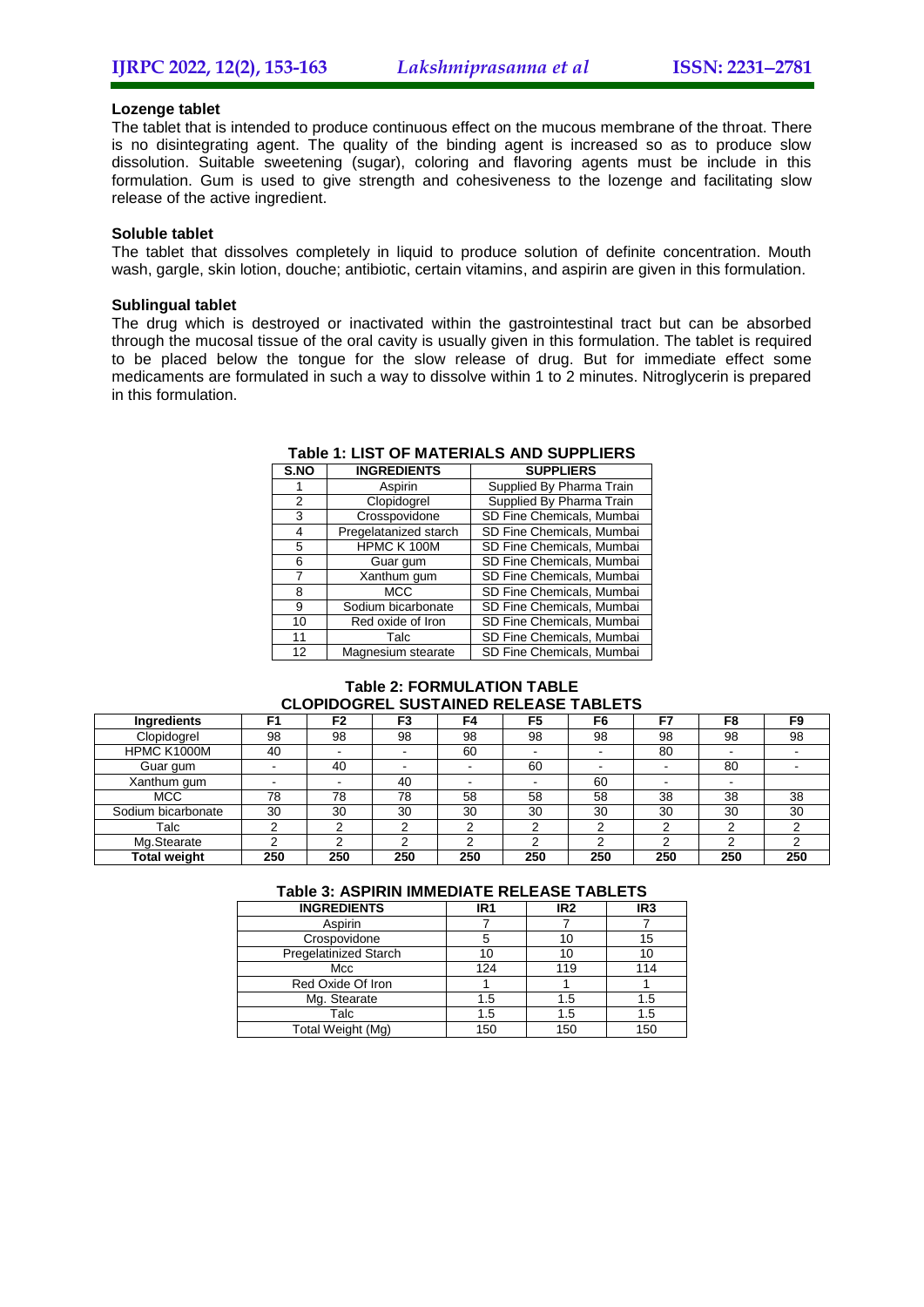| S.NO | <b>NAME OF THE EQUIPMENT</b> | <b>MODEL</b>                        |
|------|------------------------------|-------------------------------------|
|      | Electronic weighing balance  | Scale-tec                           |
| 2    | Frilator                     | Roche FriabilatorElectrolab, Mumbai |
| 3    | Laboratory oven              | D <sub>tc</sub> -00r                |
|      | Compression machine          | Cmd(Cadmach)                        |
| 5    | Tablet hardness tester       | Pfizer Hardness Tester, Mumbai      |
| 6    | UV                           | LabindiaUv 3000+                    |
|      | Dissolution apparatus        | Electrolab TDT-08L                  |
| 8    | Vernier calipers             | $Cd-6"Cs$                           |

### **Table 4: LIST OF EQUIPMENT'S**

# **RESULTS AND DICUSSION**

### **1. Construction of Standard calibration curve of Aspirin in0.1N HCL**

The absorbance of the solution was measured at 272nm, using UV spectrometer with 0.1N HCL as blank. The values are shown in table. A graph of absorbance Vs Concentration was plotted which indicated in compliance to Beer's law in the concentration range 2 to 10 µg/ml

#### **Table 5: Standard Calibration graph values of Itopride in 0.1N Hcl**

| Concentration<br>$(\mu g / \text{ml})$ | <b>Absorbance</b> |
|----------------------------------------|-------------------|
|                                        |                   |
| 2                                      | 0.128             |
|                                        | 0.242             |
| հ                                      | 0.349             |
| R                                      | 0.474             |
| 10                                     | 0.603             |

Standard plot of Aspirin plotted by taking absorbance on Y – axis and concentration ( $\mu$ g/ml) on X – axis, the plot is shown figure



**Fig. 1: Standard calibration curve of Aspirin in 0.1N Hcl**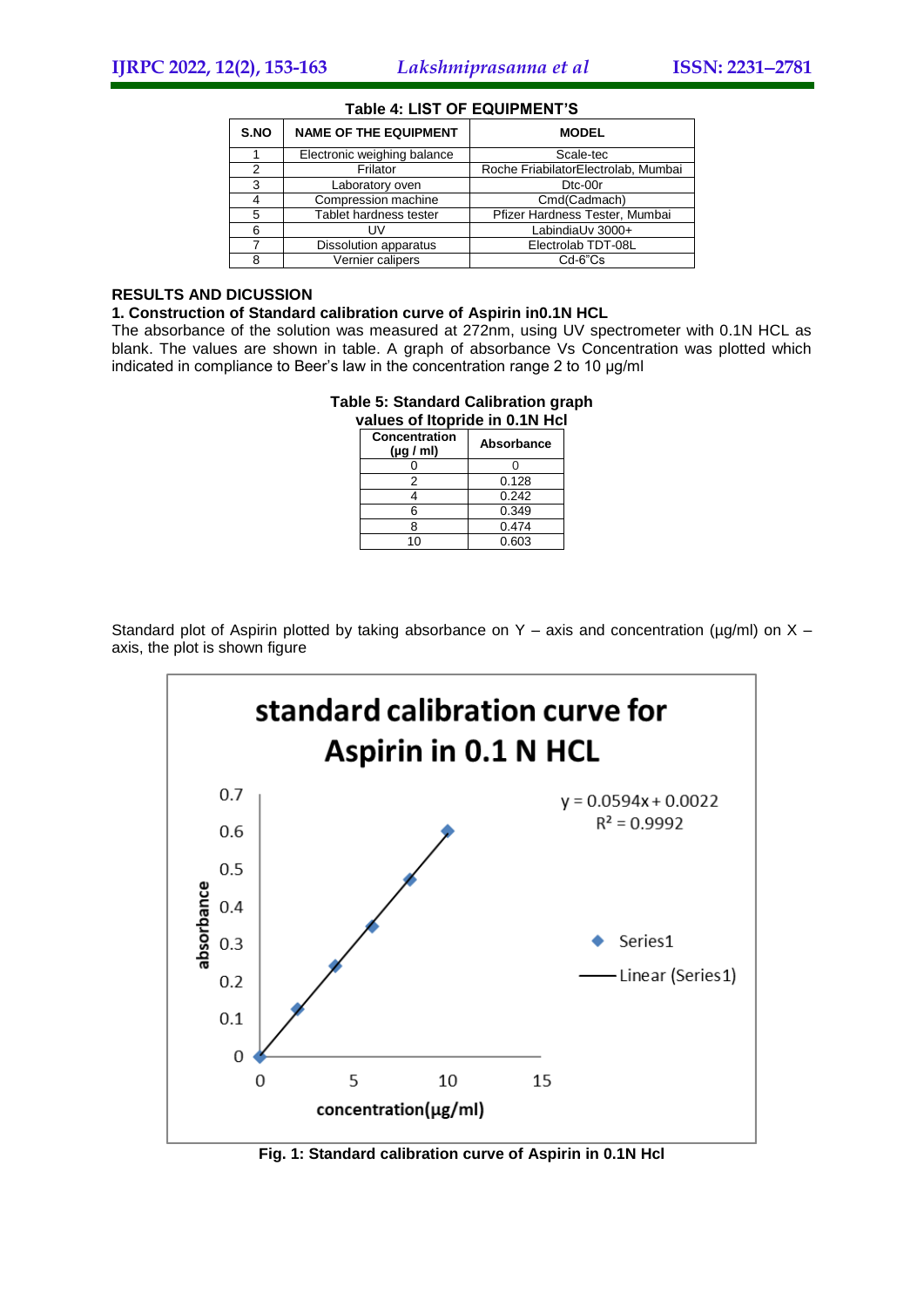# **Inference**

The standard calibration curve of Aspirin 0.1N HCl showed good correlationwith regression value of 0.999

# **2. Construction of Standard calibration curve of Clopidogrel in 0.1N HCL**

The absorbance of the solution was measured at 238nm, using UV spectrometer with 0.1N HCl as blank. The values are shown in table. A graph of absorbance Vs Concentration was plotted which indicated in compliance to Beer's law in the concentration range 10 to 30 µg/ml

| <b>Table 6: Calibration Curve</b> |            |
|-----------------------------------|------------|
| <b>Concentration</b>              | Absorbance |
| $(\mu g / \text{ml})$             |            |
|                                   | n          |
| 10                                | 0.165      |
| 15                                | 0.254      |
| 20                                | 0.317      |
| 25                                | 0.399      |
| 30                                | 0.481      |

### **Standard Calibration graph values of Clopidogrel in 0.1N Hcl**

Standard plot of Clopidogrel plotted by taking absorbance on Y – axis and concentration ( $\mu$ g/ml) on X – axis, the plot is shown fig.



**Fig. 2: Standard Calibration graph of Clopidogrel in 0.1N Hcl**

### **III. Evaluation of Tablets**

# **Table 6: Pre compression studies of clopidogrel Floating tablets**

| <b>Formulation</b><br>Code | <b>Bulk density</b><br>(Kg/cm <sup>3</sup> ) | <b>Tapped</b><br>density<br>(Kg/cm <sup>3</sup> ) | <b>Cars index</b> | <b>Hausners ratio</b> | Angle of<br>repose $(°)$ |
|----------------------------|----------------------------------------------|---------------------------------------------------|-------------------|-----------------------|--------------------------|
| F <sub>1</sub>             | 0.43                                         | 0.52                                              | 17.3              | 1.41                  | 12.62                    |
| F <sub>2</sub>             | 0.40                                         | 0.46                                              | 13.0              | 1.5                   | 12.29                    |
| F <sub>3</sub>             | 0.50                                         | 0.58                                              | 13.0              | 1.16                  | 11.58                    |
| F4                         | 0.44                                         | 0.51                                              | 13.7              | 1.25                  | 9.29                     |
| F5                         | 0.39                                         | 0.47                                              | 17.0              | 1.56                  | 18.23                    |
| F6                         | 0.42                                         | 0.52                                              | 19.2              | 1.45                  | 13.24                    |
| F7                         | 0.36                                         | 0.39                                              | 7.60              | 1.0                   | 11.03                    |
| F8                         | 0.41                                         | 0.50                                              | 18.00             | 1.5                   | 17.4                     |
| F9                         | 0.39                                         | 0.48                                              | 18.00             | 1.23                  | 11.96                    |

# **Table 7:**

| <b>Formulation</b><br>Code | <b>Bulk density</b><br>(Kq/cm <sup>3</sup> ) | Tapped density<br>(Kq/cm <sup>3</sup> ) | <b>Cars index</b> | <b>Hausners ratio</b> | Angle of repose (°) |
|----------------------------|----------------------------------------------|-----------------------------------------|-------------------|-----------------------|---------------------|
| IR <sub>1</sub>            | 0.58                                         | 0.63                                    | 7.93              | .08                   | 27.72               |
| IR <sub>2</sub>            | 0.59                                         | 0.67                                    | 11.94             | 13،،                  | 33.45               |
| IR <sub>3</sub>            | 0.54                                         | 0.61                                    | 11.47             | . 12                  | 32.83               |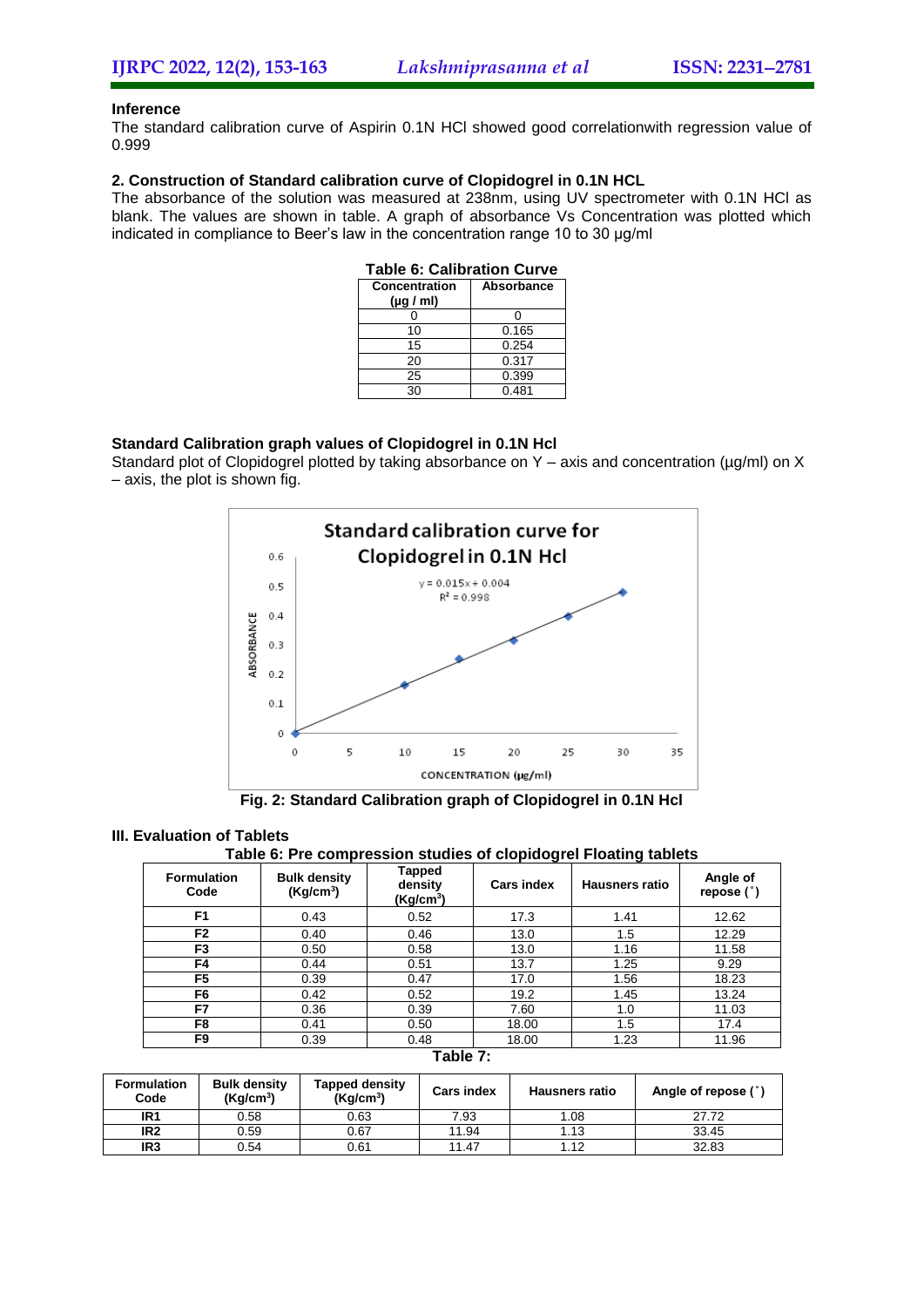### **Inference**

- The bulk density and the tapped density for all formulations were found to be almost similar
- The Carr's index and Hausner's ratio were found to be in the range of ≤ 18 and 1.06 to 1.14 resectively, indicating good flow and compressibility of the blends.
- The angle of repose for all the formulations was found to be in the range of 26.82-33.13° which indicating passable flow (i.e. incorporation of glidant will enhance its flow)

# **Inference**

- The bulk density and the tapped density for all formulations were found to be almost similar.
- The Carr's index and Hausner's ratio were found to be in the range of ≤ 18 and 1.06 to 1.14 resectively, indicating good flow and compressibility of the blends.
- The angle of repose for all the formulations was found to be in the range of 26.82-33.13° which indicating passable flow (i.e. incorporation of glidant will enhance its flow).

| <b>Formulation</b><br>Code | %<br>weight<br>variation | Thickness (mm)  | % friability | % Drug<br><b>Content</b> | <b>Hardness</b><br>(Kq/cm <sup>2</sup> ) |
|----------------------------|--------------------------|-----------------|--------------|--------------------------|------------------------------------------|
| IR1                        | pass                     | $3.01 \pm 0.10$ | 0.213        | $100.5 \pm 1.5$          | $4.16 \pm 0.17$                          |
| IR <sub>2</sub>            | pass                     | $3.07 \pm 0.14$ | 0.158        | $99.8 \pm 1.2$           | $4.05 \pm 0.15$                          |
| IR <sub>3</sub>            | pass                     | $3.03 \pm 0.09$ | 0.211        | $100.2 \pm 1.4$          | $4.03 \pm 0.1$                           |

**Table 8: Post compression studies of Aspirin IR tablets**

\*Test for Friability was performed on single batch of 20 tablets

# **Inference:**

- The variation in weight was within the limit
- The thickness of tablets was found to be between 3.01 3.07 mm.
- The hardness for different formulations was found to be between  $3.45$  to  $3.56$  kg/cm<sup>2</sup>, indicating satisfactory mechanical strength
- The friability was < 1.0% W/W for all the formulations, which is an indication of good mechanical resistance of the tablet.
- The drug content was found to be within limits 98 to 102 %.

| <b>Formulatio</b><br>n Code | % weight<br>variation | <b>Thickness</b><br>(mm) | %friability | %Drug<br><b>Content</b> | Hardness (Kg/cm <sup>2</sup> ) |
|-----------------------------|-----------------------|--------------------------|-------------|-------------------------|--------------------------------|
| F <sub>1</sub>              | pass                  | $3.16 \pm 0.11$          | 0.22        | $102.0 \pm 1.1$         | $4.78 + 0.17$                  |
| F <sub>2</sub>              | pass                  | $3.53 \pm 0.15$          | 0.15        | $101.3 \pm 1.5$         | $5.13 \pm 0.15$                |
| F3                          | pass                  | $4.06 \pm 0.057$         | 0.12        | $99.8 \pm 1.3$          | $5.58 + 0.13$                  |
| F4                          | pass                  | $5.1 \pm 0.1$            | 0.43        | $101.7 \pm 0.8$         | $5.28 \pm 0.04$                |
| F5                          | pass                  | $3.03 \pm 0.05$          | 0.32        | $100.6 \pm 1.2$         | $4.83 + 0.05$                  |
| F6                          | pass                  | $3.83 \pm 0.15$          | 0.14        | $98.9 \pm 2.1$          | $5.20 \pm 0.02$                |
| F7                          | pass                  | $4.93 \pm 0.05$          | 0.20        | $99.2 \pm 1.7$          | $5.70 \pm 0.10$                |
| F8                          | pass                  | $5.26 \pm 0.1$           | 0.33        | $99.5 \pm 1.4$          | $5.53 + 0.05$                  |
| F9                          | pass                  | $3.02 \pm 0.2$           | 0.18        | $99.2 \pm 1.3$          | $4.99 + 0.02$                  |

# **Table 9: Post compression studies of Clopidogrel Floating tablets**

# **Inference:**

- The variation in weight was within the limit
- The thickness of tablets was found to be between 3.03 -5.26 mm.
- The hardness for different formulations was found to be between  $4.78$  to  $5.70$ kg/cm<sup>2</sup>, indicating satisfactory mechanical strength
- The friability was < 1.0% W/W for all the formulations, which is an indication of good mechanical resistance of the tablet.
- The drug content was found to be within limits 98.9 to 102 %.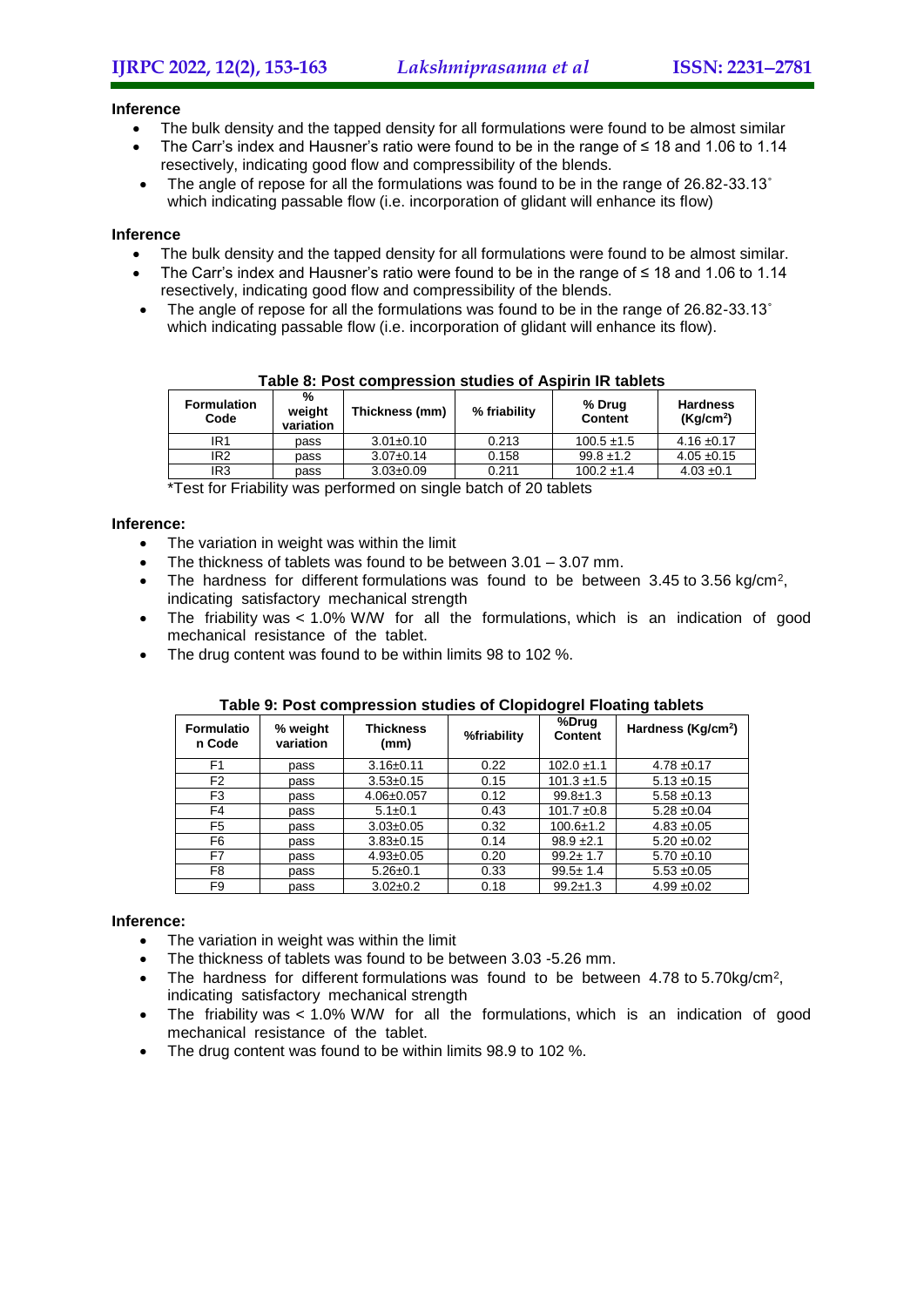| <b>Time</b> |     |     |     |     | % Drug released |     |    |     |     |
|-------------|-----|-----|-----|-----|-----------------|-----|----|-----|-----|
| (hrs)       | F1  | F2  | F3  | F4  | F5              | F6  | F7 | F8  | F9  |
|             |     |     |     | 0   |                 |     |    |     |     |
|             | 36  | 48  | 47  | 18  | 40              | 39  | 16 | 37  | 35  |
| ⌒           | 45  | 68  | 58  | 26  | 51              | 47  | 23 | 48  | 46  |
| 4           | 68  | 85  | 81  | 47  | 73              | 70  | 46 | 56  | 65  |
| 6           | 81  | 100 | 98  | 66  | 89              | 81  | 59 | 78  | 80  |
| 8           | 98  | 100 | 100 | 78  | 95              | 100 | 65 | 91  | 96  |
| 10          | 100 | 100 | 100 | 89  | 100             | 100 | 78 | 97  | 100 |
| 12          | 100 | 100 | 100 | 100 | 100             | 100 | 83 | 100 | 100 |

| Table 10: In vitro Buoyancy Studies of Clopidogrel floating tablets |
|---------------------------------------------------------------------|
|---------------------------------------------------------------------|

# **Table 11: In-vitro Dissolution results for formulation trails**

| <b>Formulation</b><br>Code | <b>Floating lag</b><br>time(sec)<br>$n = 3$ | <b>Total floating</b><br>time<br>$n = 3$ | Matrix Integrity upto 12 hrs.<br>$n = 3$ |  |
|----------------------------|---------------------------------------------|------------------------------------------|------------------------------------------|--|
| F <sub>1</sub>             | $20 \pm 0.51$                               | Up to $10$                               |                                          |  |
| F <sub>2</sub>             | $52 \pm 0.21$                               | Up to $6$                                |                                          |  |
| F <sub>3</sub>             | $75 \pm 0.61$                               | Up to $8$                                |                                          |  |
| F <sub>4</sub>             | $25 \pm 0.71$                               | Up to 12                                 |                                          |  |
| F <sub>5</sub>             | $28 \pm 0.81$                               | Up to 12                                 |                                          |  |
| F6                         | $53 \pm 0.51$                               | Up to $6$                                |                                          |  |
| F7                         | $29 \pm 0.31$                               | Up to $12$                               |                                          |  |
| F <sub>8</sub>             | $38 \pm 0.81$                               | Up to 12                                 |                                          |  |
| F9                         | $51 \pm 0.71$                               | Up to $8$                                |                                          |  |



# **Fig. 3: Comparative dissolution profile for F1, F2 and F3 formulations**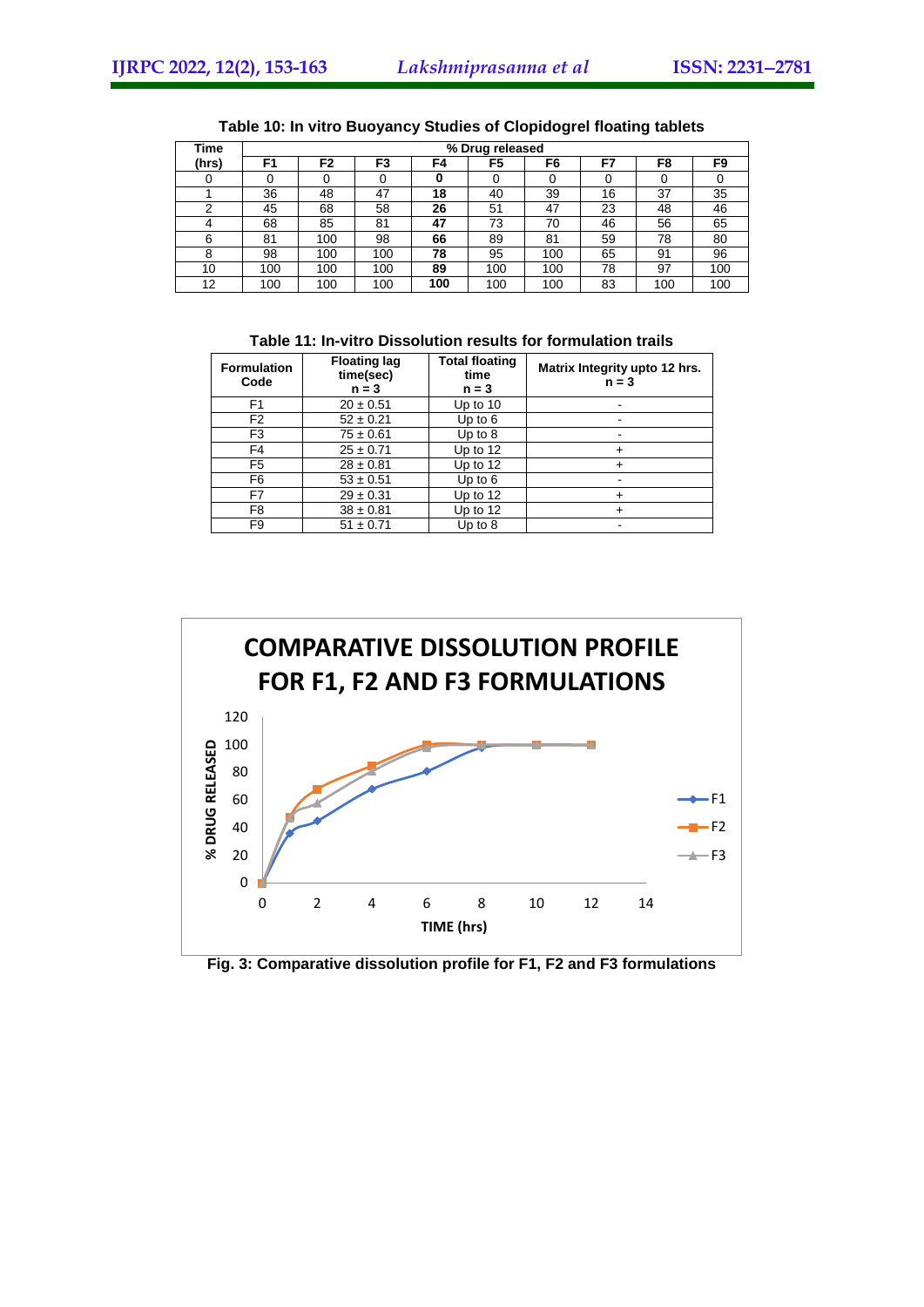

**Fig**. **4: Comparative dissolution profile forF4, F5 and F6 formulations**



**Fig**. **5: Comparative dissolution profile for F7, F8 and F9 formulations**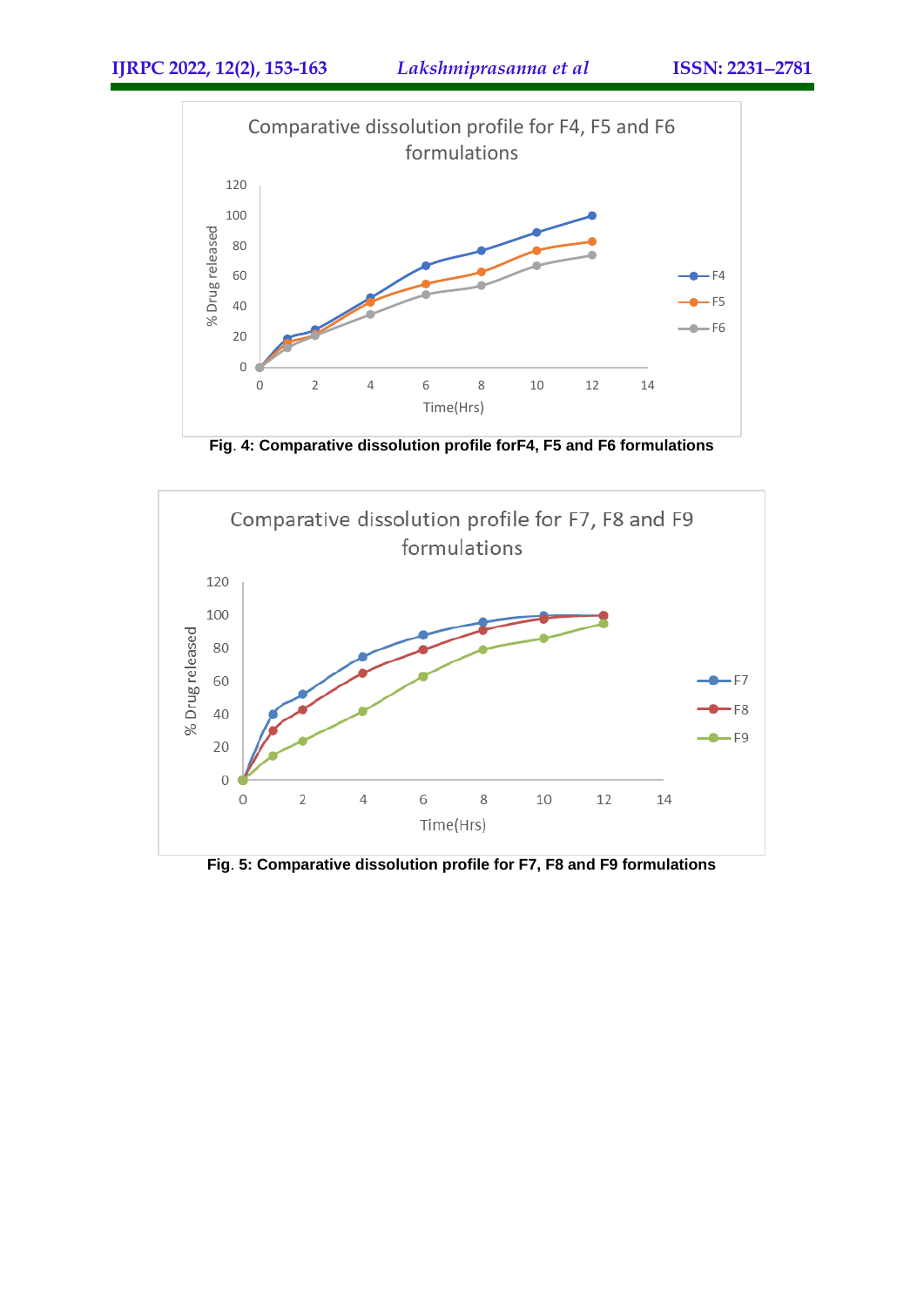

**Fig**. **6: Zero order plot for best formulation F4**



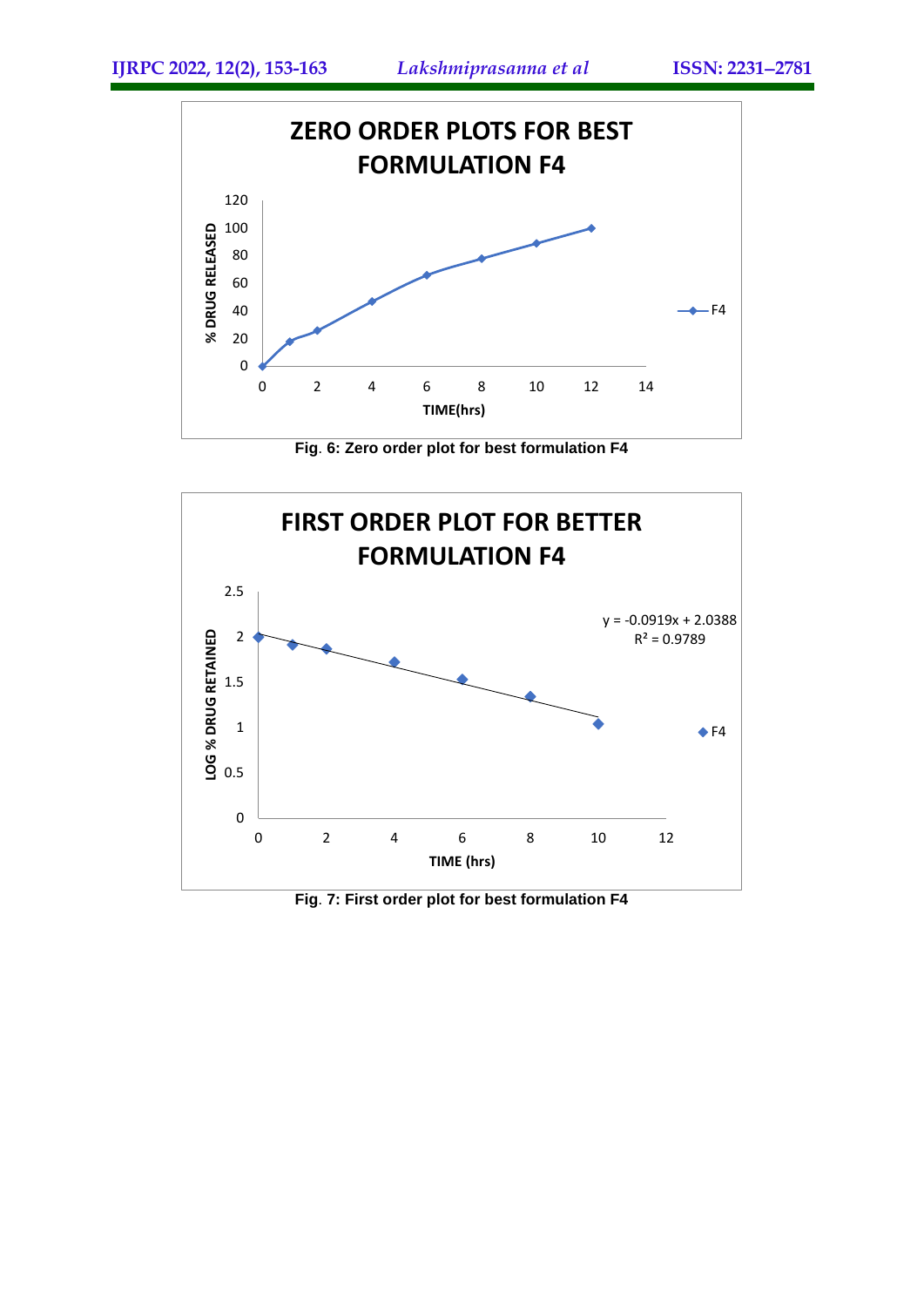

**Fig**. **8: Higuchi plot for best formulation F4**



**Fig**. **9: Peppas plot for best formulation F4**

| Table 12: $R^2$ value and N result table |                                      |                    |         |               |       |  |  |  |
|------------------------------------------|--------------------------------------|--------------------|---------|---------------|-------|--|--|--|
| Formulation                              | $r2$ values (Regression coefficient) | n value            |         |               |       |  |  |  |
| Code                                     | Zero order                           | <b>First order</b> | Hiauchi | <b>Peppas</b> |       |  |  |  |
| F4                                       | 0.969                                | 0.983              | 0.964   | 0.994         | 0.723 |  |  |  |

# **Inference**

- Among the different control release polymers HPMC K100M was showing highest drug release retarding capacity
- F4 was showing the satisfactory results and it was having better sustainability
- When we plot the release rate kinetics for best formulation F4 was following first order because correlation coefficient value of first order is more than zero order value.
- The F4 formulation diffusion exponent n value is in between 0.45 to 0.89 so they are following non ficki ananmolous diffusion model
- Higuchi plots for F4 formulation is having good correlation value so the drug is releasing diffusion mechanism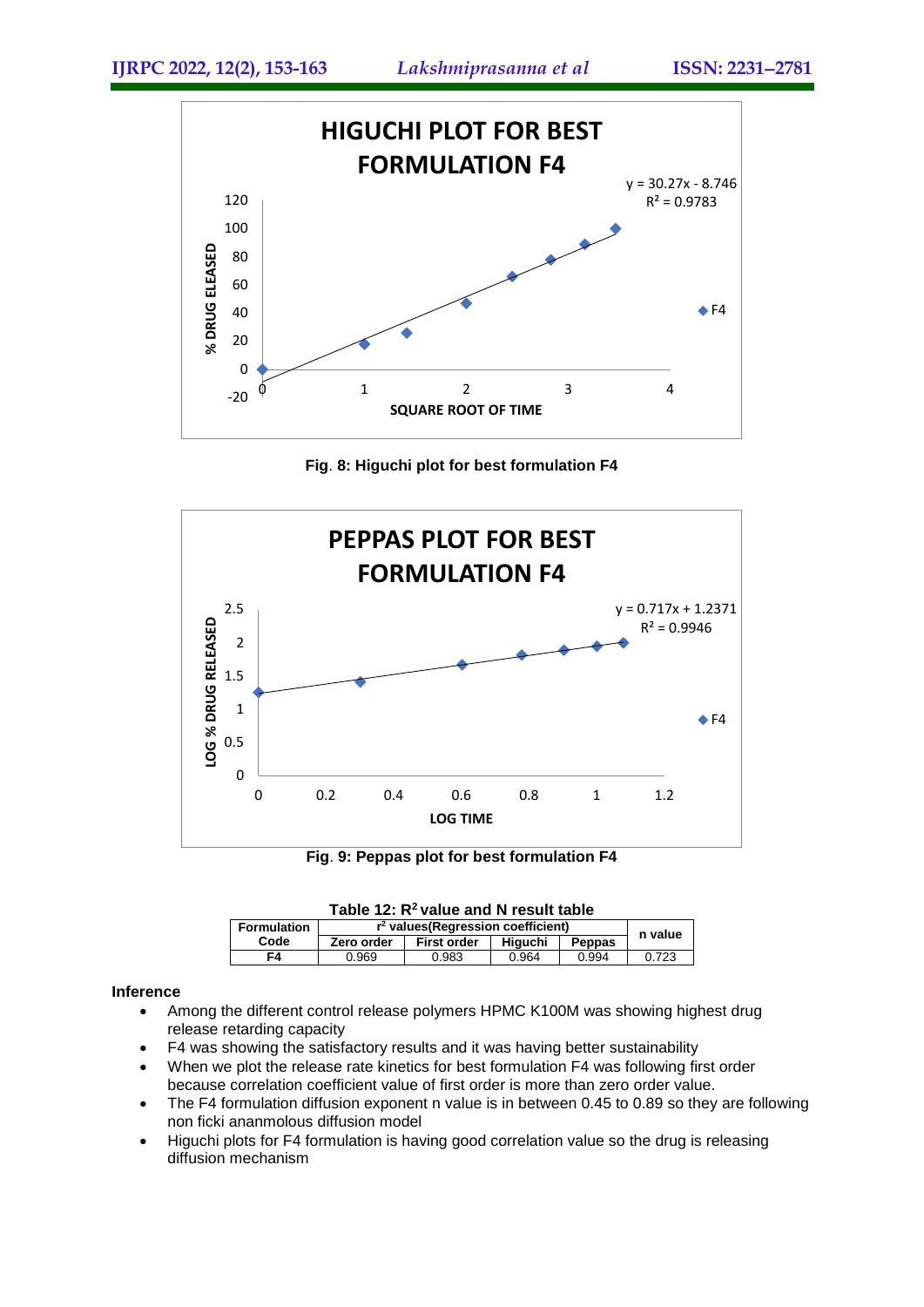# **SUMMARY AND CONCLUSION**

From the experimental data, it can be concluded that

- 1. Floating Tablets of Clopidogrel are formulated to increase gastric residence time and thereby improve its therapeutic efficacy.
- 2. HPMC K100M was respectively showed better Sustained drug release of Clopidogrel.
- 3. Synthetic polymers was showing more rate retarding drug release and matrix integrity,
- 4. When drug:polymer concentration increases the release rate decreases this is because of reason when the concentration of polymer increases the diffusion path length increases
- 5. Formulated tablets showed satisfactory results for various Post compression evaluation parameters like: tablet thickness, hardness, weight variation, floating lag time, total floating time, content uniformity and *in vitro* drug release.
- 6. Formulation F4 gave better-controlled drug release and floating properties in comparison to the other formulations.
- 7. The release pattern of the F4 formulations was best fitted to Korsmeyer-Peppas model, Higuchi and first-order model.
- 8. The most probable mechanism for the drug release pattern from the formulation was non-Fickian diffusion or anomalous diffusion.
- 9. From immediate release tablets of Aspirin IR3 gave better release when compared to all formulations.
- 10. The angle of repose, bulk density, tapped density and compressibility index results shown that the formulation is suitable for direct compression method.
- 11. The drug release kinetics of the optimized bilayered tablets correspond best to Korsmeyerpeppas model and the drug release mechanism as per n value of Korsmeyer - peppas is anomalous (nonfickian) diffusion and the tablets showed no significant change in physical appearance, drug content or in vitro dissolution pattern.

Hence, it is finally concluded that, the bilayer tablet technology can be successfully applied for sustained release of Clopidogrel and immediate release of Aspirin.

# **BIBILOGRAPHY**

- 1. Nagaraju R and Rajesh Kaza. IJPS. 2009;2(3):638-946.
- 2. Remya PN, Damodharan N and Sulakshan Kumar CV. International Journal of Pharm Tech Research. 2010;2(2):1250-1255.
- 3. Jadhav RT, Payal H, Patil and Pratibha R Patil. J Chem Pharm Res. 2011;3(3):423.
- 4. Wilding IR, Coupe AJ and Davis SS. The role of gamma scintigraphy in oral drug delivery. Adv Drug Deliv Rev.1991;7:87–117.
- 5. Chien YW. Fundamentals of controlled-release of drug administration in: J. Swarbrick (Ed.), Novel Drug Delivery System Marcel Dekker, New York. 1982;465–574.
- 6. Lee L. Diffusion-controlled matrix systems, in: A. Kydonieus (Ed.), Treatise on Controlled Drug Delivery, Marcel Dekker, New York. 1992;155– 198.
- 7. Kumar KK, Mahesh M and Sasikanth K. Design, development and characterization of sustained release of Metformin hydrochloride and Gliclazide bilayered tablets by wet granulation method. Int J Biopharm. 2010;1(2):67-71.
- 8. Shiyani B, Gattani S and Surana S. Formulation and evaluation of bi-layer tablet of Metoclopramide hydrochloride and Ibuprofen. AAPS Pharm Sci Tech. 2008;9(3):818-27.
- 9. Deshpande RD, Gowda DV, Mahammed N and Deepak N Maramwar. Bi-layer tablets- An emerging trend: a review. IJPSR. 2011;2(10):2534-2544.
- 10. Panchal HA and Tiwari AK. Novel Approach of Bilayer tablet Technology: An Review. Journal of Pharmaceutical Science and Technology. 2012;4(4):892–904.
- 11. Divya A, Kavitha K, Kumar MR, Dakshayani S and Jagadeesh SSD. Bilayer tablet technology: An overview. Journal of Applied Pharmaceutical Science. 2011;01(08):43-47.
- 12. Patel M, Ganesh NS, Kavitha and Tamizh M. Challenges in the formulation of bilayered tablets: A review. IJPRD. 2010;2(10):30–42.
- 13. Panchal HA and Tiwari AK. Novel Approach of Bilayer tablet Technology: An Review. Journal of Pharmaceutical Science and Technology. 2012;4(4):892–904
- 14. Aithal KS and Akihiko I.1996.
- 15. Siepmann J and Fausett H. 2002 .
- 16. Podczeck F and Aithal KS. 1996.
- 17. Rajabi AR, Lauretta M and Huber HE.1996.
- 18. Vyas SP. 2002.
- 19. Huber HE.1996.
- 20. International Journal of PharmTech Research. 2009;1(2):159.